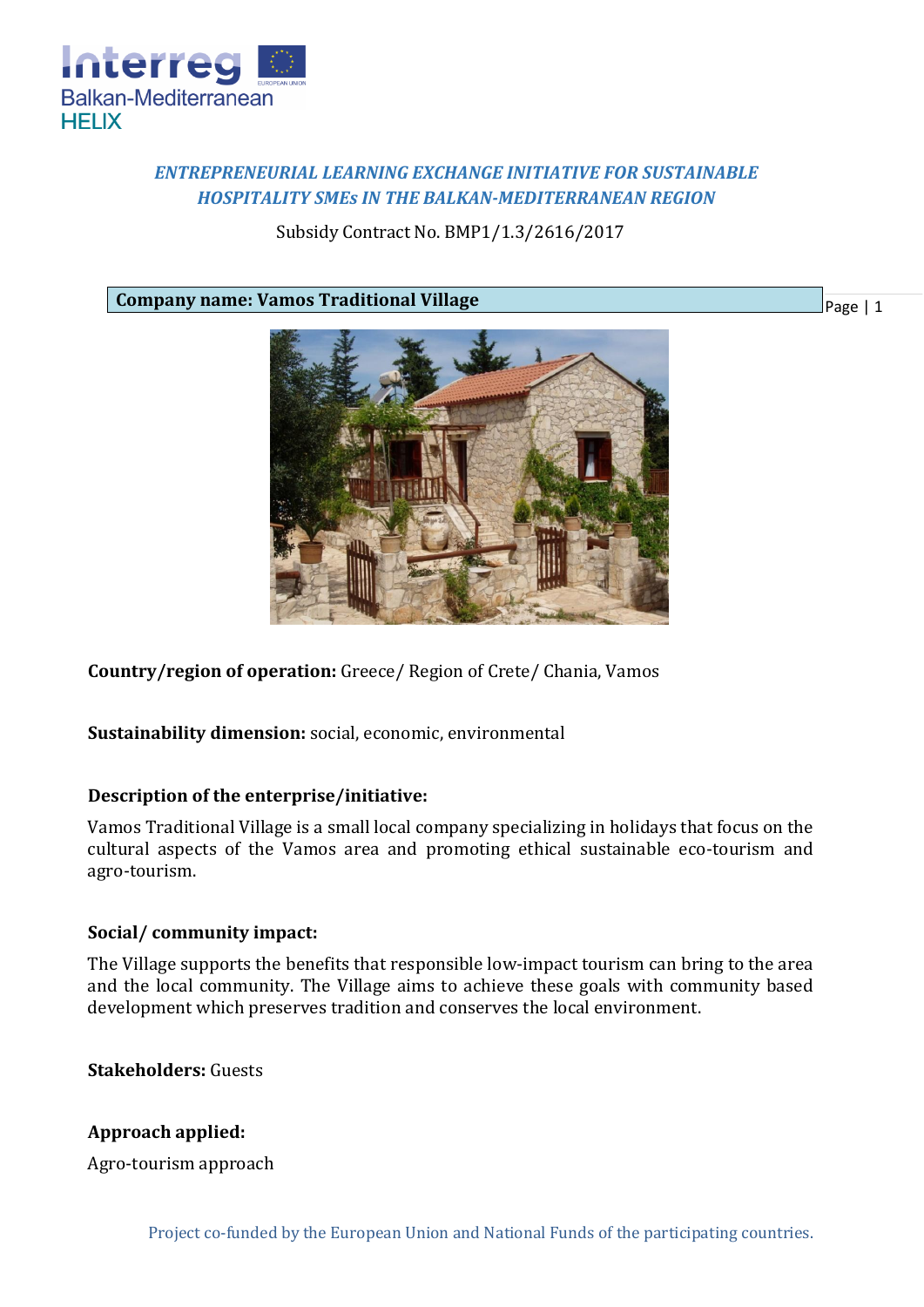

### **Innovation applied:**

By organizing activities such as cooking lessons, country walks, visits to places of interest or to local artisans places of work, the Village brings visitors closer to local history and architecture, to the local nutrition, to the secrets of nature and makes them feel like more responsible travelers, tourists who respect and protect the cultural and historical aspects of the unspoilt traditional villages.



Page | 2

### **Sustainability of the business model:**

The agro-touristic model promoted by the traditional village can bring many economic and non-economic benefits for farmers, visitors and the community. On the one hand, the visitors can enjoy recreation and leisure agricultural activities, while, on the other hand, the entrepreneurs have the opportunity to increase their income and quality of life, maximize the productivity of farm resources through their recreational use and diversify their business by providing touristic services. In this sense, local natural and cultural heritage -based on agriculture- is preserved and the local community is economically enhanced (increase of local employment and promotion of local businesses, such as restaurants and shops) (Broccardo et al, 2017; Tew & Barbieri, 2012), while, at the same time, education and environmental awareness is promoted (Zoto et al, 2013).

**Key success factors:** Quality of accommodation, sales of own and/or local agricultural products, excursions and guided tours, learning laboratories, agricultural production activities, such as harvesting vegetables and fruits, complete tourism packages, support and participation of local government, sufficient funds for tourism development, cooperation with local businesses (Broccardo et al, 2017; Komppula, 2014; Tew & Barbieri, 2012).

**Challenges and problems:** Isolation from important tourist attractions, responding to market opportunities, seasonality, small scale character of the business, limited support system for small businesses, need for significant investment beyond the business' capacity, matching the quality of products and services to tourists demands and expectations, having the skills and the resources for effective marketing (Doh et al, 2017; Tew & Barbieri, 2012; Sharpley, 2002).